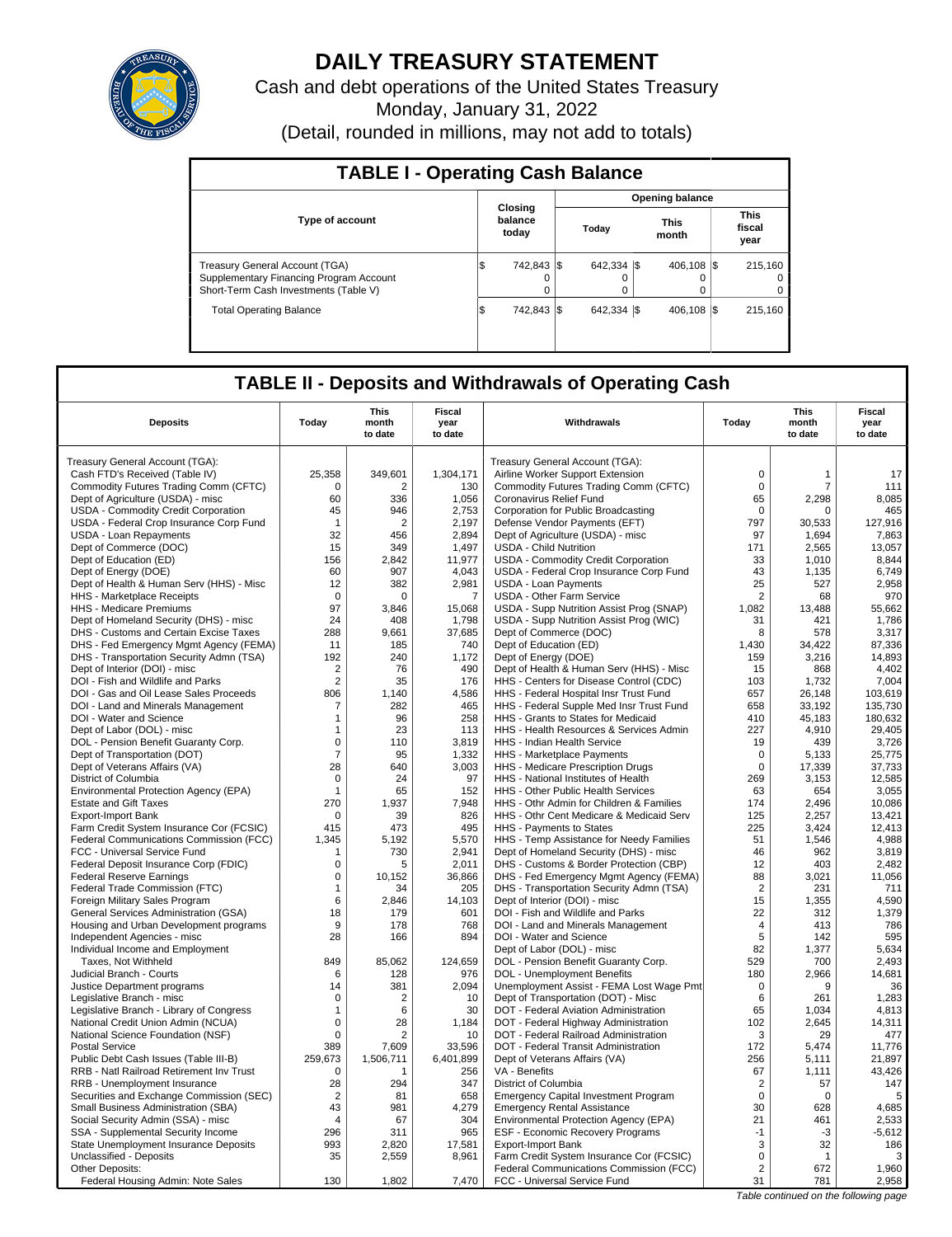|                                                                 |             |                                 |                           | <b>TABLE II cont. - Deposits and Withdrawals of Operating Cash</b> |                  |                                   |                           |
|-----------------------------------------------------------------|-------------|---------------------------------|---------------------------|--------------------------------------------------------------------|------------------|-----------------------------------|---------------------------|
| <b>Deposits</b>                                                 | Today       | <b>This</b><br>month<br>to date | Fiscal<br>year<br>to date | Withdrawals                                                        | Today            | <b>This</b><br>month<br>to date   | Fiscal<br>year<br>to date |
| <b>Thrift Savings Plan Transfer</b>                             | 187         | 16,882                          | 50.046                    | Federal Deposit Insurance Corp (FDIC)                              | $\overline{2}$   | 41                                | 183                       |
|                                                                 |             |                                 |                           | Federal Employees Insurance Payments                               | 238              | 7,466                             | 31,382                    |
|                                                                 |             |                                 |                           | Federal Salaries (EFT)                                             | 602              | 15,789                            | 70,525                    |
|                                                                 |             |                                 |                           | Federal Trade Commission (FTC)                                     | $\mathbf 0$      | 28                                | 91                        |
|                                                                 |             |                                 |                           | General Services Administration (GSA)                              | 96               | 2,074                             | 8,874                     |
|                                                                 |             |                                 |                           | Housing and Urban Development programs                             | 145              | 6,617                             | 25,640                    |
|                                                                 |             |                                 |                           | Independent Agencies - misc                                        | 11               | 558                               | 1.789                     |
|                                                                 |             |                                 |                           | <b>Interest on Treasury Securities</b>                             | 7,983            | 12,132                            | 83,785                    |
|                                                                 |             |                                 |                           | IRS - Advanced Child Tax Credit (EFT)                              | $\mathbf 0$      | $\mathbf 0$                       | 40.931                    |
|                                                                 |             |                                 |                           | IRS - Economic Impact Payments (EFT)                               | $\Omega$         | $\Omega$                          | 1,837                     |
|                                                                 |             |                                 |                           | IRS Tax Refunds Business (EFT)                                     | 21               | 2,220                             | 9,801                     |
|                                                                 |             |                                 |                           | IRS Tax Refunds Individual (EFT)                                   | 60               | 566                               | 14,533                    |
|                                                                 |             |                                 |                           | Judicial Branch - Courts                                           | 6                | 146                               | 538                       |
|                                                                 |             |                                 |                           | Justice Department programs                                        | 8                | 1,578                             | 6,127                     |
|                                                                 |             |                                 |                           | Legislative Branch - misc                                          | 3                | 103                               | 467                       |
|                                                                 |             |                                 |                           | Legislative Branch - Library of Congress                           | 3                | 21                                | 200                       |
|                                                                 |             |                                 |                           | <b>NASA</b>                                                        | $\mathbf 0$      | 1,252                             | 6,939                     |
|                                                                 |             |                                 |                           | National Credit Union Admin (NCUA)                                 | $\mathbf 0$      | 18                                | 55                        |
|                                                                 |             |                                 |                           | National Science Foundation (NSF)                                  | 32               | 545                               | 2,273                     |
|                                                                 |             |                                 |                           | Postal Service Money Orders and Other                              | 488              | 3,490                             | 14,356                    |
|                                                                 |             |                                 |                           | Public Debt Cash Redemp. (Table III-B)                             | 169,802          | 1,189,774                         | 5,418,452                 |
|                                                                 |             |                                 |                           | Railroad Retirement Board (RRB) - misc                             | $\Omega$         | $\overline{\mathbf{4}}$           | 18                        |
|                                                                 |             |                                 |                           | <b>RRB - Benefit Payments</b>                                      | $\mathbf{1}$     | 1,201                             | 4,671                     |
|                                                                 |             |                                 |                           | Securities and Exchange Commission (SEC)                           | $\Omega$         | 112                               | 414                       |
|                                                                 |             |                                 |                           | Small Business Administration (SBA)                                | 1,642            | 39.891                            | 191,969                   |
|                                                                 |             |                                 |                           | Social Security Admin (SSA) - misc                                 | 36               | 417                               | 1,577                     |
|                                                                 |             |                                 |                           | <b>SSA - Benefits Payments</b>                                     | $1/-2$           | 89,491                            | 344,443                   |
|                                                                 |             |                                 |                           | SSA - Supplemental Security Income                                 | 0                | 174                               | 18,198                    |
|                                                                 |             |                                 |                           | <b>Transportation Services</b>                                     | $\Omega$         | $\mathbf{1}$                      | 684                       |
|                                                                 |             |                                 |                           | Other Withdrawals:                                                 |                  |                                   |                           |
|                                                                 |             |                                 |                           | Agency for Internat'l Development                                  | 292              | 1,313                             | 5,951                     |
|                                                                 |             |                                 |                           | <b>State Department</b>                                            | 109              | 1,911                             | 6,719                     |
|                                                                 |             |                                 |                           | Thrift Savings Plan Transfer                                       | 129              | 4,297                             | 29,475                    |
|                                                                 |             |                                 |                           | Unclassified                                                       | 1,047            | 19,454                            | 107,922                   |
|                                                                 |             |                                 |                           |                                                                    |                  |                                   |                           |
| <b>Total Other Deposits</b><br>Change in Balance of Uncollected | 316         | 19,488                          | 58.080                    | Total, Other Withdrawals                                           | 1,576            | 38,145                            | 227,626                   |
| Funds                                                           | 0           | 0                               | $\mathbf 0$               |                                                                    |                  |                                   |                           |
| <b>Transfers from Depositaries</b>                              | $\Omega$    | 0                               | 0                         | <b>Transfers to Depositaries</b>                                   | $\mathbf 0$      | 0                                 | $\Omega$                  |
| <b>Total TGA Deposits</b>                                       | 291,949     | 2,021,212                       | 8,133,778                 | <b>Total TGA Withdrawals</b>                                       | 191,440          | 1,684,477                         | 7,606,095                 |
| Short-Term Cash Investments:                                    |             |                                 |                           | Short-Term Cash Investments:                                       |                  |                                   |                           |
| Transfers from TGA (Table V)                                    | $\mathbf 0$ | $\Omega$                        | $\mathbf 0$               | Transfers to TGA (Table V)                                         | $\Omega$         | 0                                 |                           |
| Total Deposits (excluding transfers)                            |             | 291,949 \$ 2,021,212 \$         | 8,133,778                 | Total Withdrawals (excluding transfers)                            |                  | 191,440 \$ 1,684,477 \$ 7,606,095 |                           |
|                                                                 |             |                                 |                           |                                                                    |                  |                                   |                           |
|                                                                 |             |                                 |                           | Net Change in Operating Cash Balance                               | Ŝ.<br>100,509 \$ | 336,735 \$                        | 527,683                   |

|                                          |         |                                                                                    |  |            |                                               |                                 |                           |                         | <b>SEE FUULIUIE</b> |
|------------------------------------------|---------|------------------------------------------------------------------------------------|--|------------|-----------------------------------------------|---------------------------------|---------------------------|-------------------------|---------------------|
|                                          |         |                                                                                    |  |            | <b>TABLE III-A - Public Debt Transactions</b> |                                 |                           |                         |                     |
| <b>Issues</b>                            | Today   | <b>This</b><br>Fiscal<br><b>Redemptions</b><br>month<br>year<br>to date<br>to date |  | Todav      |                                               | <b>This</b><br>month<br>to date | Fiscal<br>year<br>to date |                         |                     |
| Marketable:                              |         |                                                                                    |  |            | Marketable:                                   |                                 |                           |                         |                     |
| Bills:                                   |         |                                                                                    |  |            | <b>Bills</b>                                  |                                 | 0 S                       | 891,527 \$              | 4,356,366           |
| <b>Reqular Series</b>                    | $-1$ IS | $922,510$ \$                                                                       |  | 3,283,277  | <b>Notes</b>                                  |                                 | 167,352                   | 255,902                 | 832,966             |
| <b>Cash Management Series</b>            | 0       | 160,003                                                                            |  | 1,320,022  | <b>Bonds</b>                                  |                                 |                           |                         | 30,632              |
| <b>Notes</b>                             | 234,491 | 336,606                                                                            |  | 1,412,690  | <b>Federal Financing Bank</b>                 |                                 |                           |                         | $\Omega$            |
| <b>Bonds</b>                             | 22,988  | 48,518                                                                             |  | 213,106    | Nonmarketable:                                |                                 |                           |                         |                     |
| Inflation-Protected Securities Increment | 843     | 8,599                                                                              |  | 31,065     | United States Savings Securities              |                                 | 40                        | 1,126                   | 3,902               |
| <b>Federal Financing Bank</b>            |         |                                                                                    |  | 0          | <b>Government Account Series</b>              |                                 | 560,285                   | 11,237,509              | 32,568,298          |
| Nonmarketable:                           |         |                                                                                    |  |            | Hope Bonds                                    |                                 |                           |                         | $\overline{0}$      |
| United States Savings Securities:        |         |                                                                                    |  |            | <b>Domestic Series</b>                        |                                 |                           |                         | 4,190               |
| Cash Issue Price                         | 160     | 3,317                                                                              |  | 7,512      | <b>Foreign Series</b>                         |                                 | $\Omega$                  |                         | 0                   |
| Interest Increment                       | 3       | 446                                                                                |  | 1,567      | <b>State and Local Series</b>                 |                                 | 171                       | 4,122                   | 42,790              |
| <b>Government Account Series</b>         | 558,133 | 11,302,685                                                                         |  | 33,129,256 | Other                                         |                                 | 1,751                     | 36,330                  | 146,006             |
| Hope Bonds                               |         |                                                                                    |  |            |                                               |                                 |                           |                         |                     |
| <b>Domestic Series</b>                   |         |                                                                                    |  |            |                                               |                                 |                           |                         |                     |
| <b>Foreign Series</b>                    |         |                                                                                    |  |            |                                               |                                 |                           |                         |                     |
| State and Local Series                   | 68      | 2,489                                                                              |  | 23,813     |                                               |                                 |                           |                         |                     |
| Other                                    | 1,753   | 36,512                                                                             |  | 146,307    | <b>Total Redemptions</b>                      |                                 |                           | 729,599 \$12,426,515 \$ | 37,985,151          |
| <b>Total Issues</b>                      |         | 818,438 \$12,821,687 \$                                                            |  | 39,568,619 | Net Change in Public Debt Outstanding         |                                 | 88,839 \$                 | $395,171$ \$            | 1,583,467           |
|                                          |         |                                                                                    |  |            |                                               |                                 |                           |                         |                     |

 $S_{\alpha\alpha}$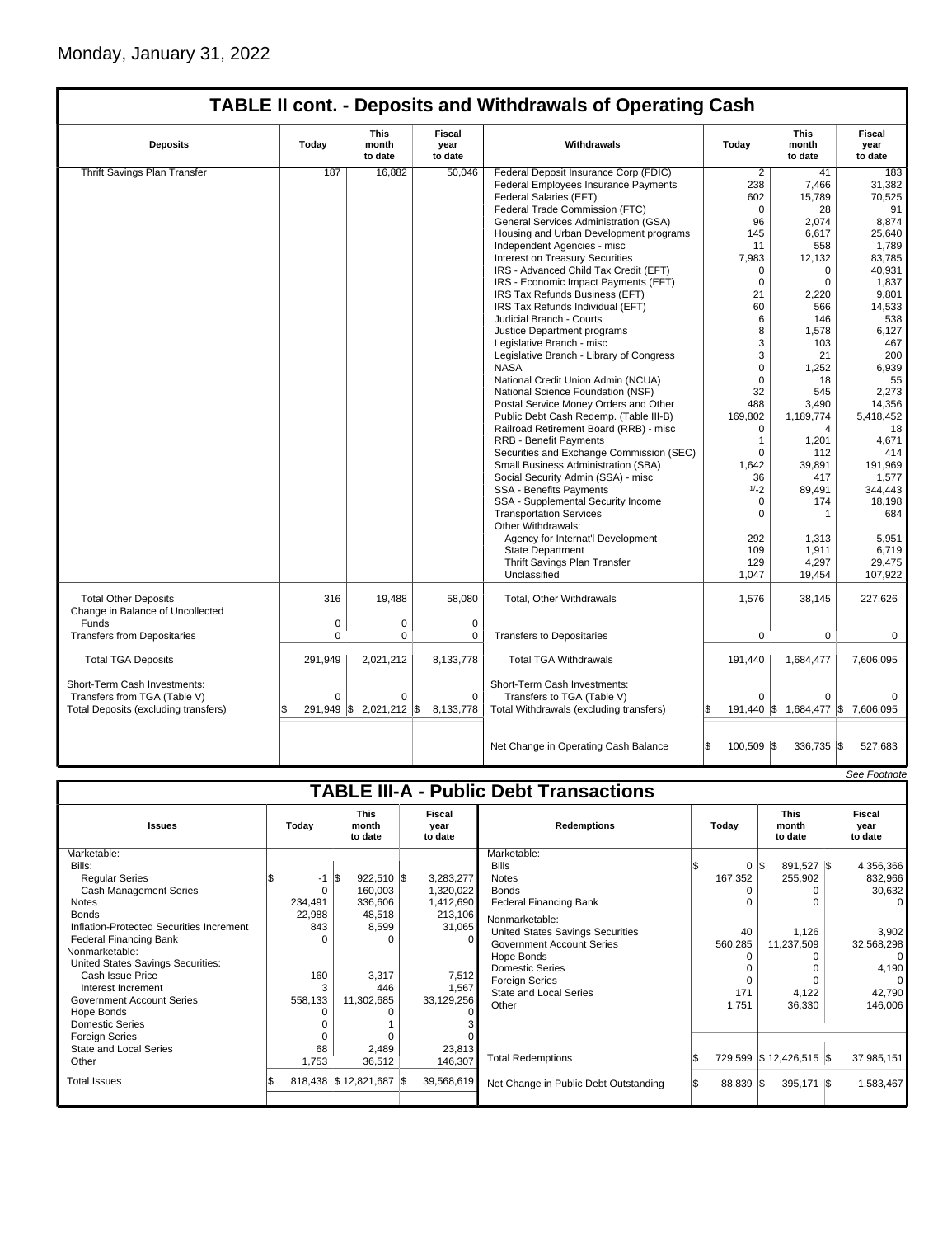| <b>TABLE III-B - Adjustment of Public Debt</b><br><b>Transactions to Cash Basis</b>                       |           |                       |                                  |                                  |  |  |                                 |                           |  |  |
|-----------------------------------------------------------------------------------------------------------|-----------|-----------------------|----------------------------------|----------------------------------|--|--|---------------------------------|---------------------------|--|--|
| <b>Transactions</b>                                                                                       | Today     |                       |                                  |                                  |  |  | <b>This</b><br>month<br>to date | Fiscal<br>year<br>to date |  |  |
| Public Debt Cash Issues:<br>Public Debt Issues (Table III-A)<br>Premium on New Issues                     | \$        | 1,253                 | 818,438 \$12,821,687<br>1,252    | \$39,568,619<br>6,795            |  |  |                                 |                           |  |  |
| Discount on New Issues:<br>Bills $(-)$                                                                    |           | 0                     | 821                              | 1,810                            |  |  |                                 |                           |  |  |
| Bonds and Notes (-)<br>Federal Financing Bank (-)<br>Government Account Transactions (-)                  |           | 1.088<br>n<br>558,133 | 3.727<br>0<br>11,302,685         | 10,533<br>33,129,256             |  |  |                                 |                           |  |  |
| Hope Bonds (-)<br>Interest Increment on United States<br>Savings Securities (-)                           |           | n<br>3                | n<br>446                         | 1.567                            |  |  |                                 |                           |  |  |
| Inflation-Protected Securities Increment<br><b>Total Public Debt Cash Issues</b>                          |           | 794                   | 8,549                            | 30,347                           |  |  |                                 |                           |  |  |
| Deposited in TGA<br>Public Debt Cash Redemptions:<br>Public Debt Redemptions (Table III-A)                | \$<br>l\$ | 259,673<br>729,599    | 1\$<br>1,506,711<br>\$12,426,515 | 6,401,899<br>Ι\$<br>\$37,985,151 |  |  |                                 |                           |  |  |
| Premium on Debt Buyback Operation<br>Discount on Debt Buyback Operation (-)<br>Federal Financing Bank (-) |           | 0<br>O<br>O           | 0<br>o<br>0                      | 0<br>ი<br>U                      |  |  |                                 |                           |  |  |
| Government Account Transactions (-)<br>Hope Bonds (-)                                                     |           | 559,797<br>O          | 11,236,742<br>0                  | 32,566,699<br>$\cup$             |  |  |                                 |                           |  |  |
| <b>Total Public Debt Cash Redemptions</b><br>Withdrawn from TGA                                           | \$        |                       | 169,802 \$1,189,774 \$5.418,452  |                                  |  |  |                                 |                           |  |  |

| <b>TABLE III-C - Debt Subject to Limit</b>                                        |                           |                           |                           |                           |  |  |  |  |  |  |  |  |
|-----------------------------------------------------------------------------------|---------------------------|---------------------------|---------------------------|---------------------------|--|--|--|--|--|--|--|--|
|                                                                                   | Closing                   | Opening balance           |                           |                           |  |  |  |  |  |  |  |  |
| <b>Balance Transactions</b>                                                       | balance<br>today          | Today                     | <b>This</b><br>month      | Fiscal<br>year            |  |  |  |  |  |  |  |  |
| Debt Held by the Public<br>Intragovernmental Holdings<br><b>Total Public Debt</b> | \$23,487,181<br>6,525,205 | \$23,396,713<br>6,526,834 | \$23,143,747<br>6,473,468 | \$22,282,900<br>6,146,018 |  |  |  |  |  |  |  |  |
| Outstanding<br>Less: Debt Not<br>Subject to Limit:                                | 30,012,386                | 29,923,547                | 29,617,215                | 28,428,919                |  |  |  |  |  |  |  |  |
| Other Debt                                                                        | 478                       | 478                       | 478                       | 478                       |  |  |  |  |  |  |  |  |
| <b>Unamortized Discount</b>                                                       | 22,865                    | 21.094                    | 20,683                    | 20,950                    |  |  |  |  |  |  |  |  |
| <b>Federal Financing Bank</b>                                                     | 6,053                     | 6,053                     | 6,053                     | 6,053                     |  |  |  |  |  |  |  |  |
| Hope Bonds                                                                        | O                         | O                         | 0                         | O                         |  |  |  |  |  |  |  |  |
| Plus: Other Debt Subject to Limit<br>Guaranteed Debt of                           |                           |                           |                           |                           |  |  |  |  |  |  |  |  |
| Government Agencies                                                               | $\Omega$                  | 0                         | 0                         | 0                         |  |  |  |  |  |  |  |  |
| <b>Total Public Debt</b><br>Subject to Limit                                      | \$29,982,990              | \$29,895,922              | \$29,590,001              | \$28,401,438              |  |  |  |  |  |  |  |  |
|                                                                                   |                           |                           |                           |                           |  |  |  |  |  |  |  |  |
| <b>Statutory Debt Limit</b>                                                       | \$31.381.463              | \$31,381,463              | \$31,381,463              | \$28,401,463              |  |  |  |  |  |  |  |  |
|                                                                                   |                           |                           |                           |                           |  |  |  |  |  |  |  |  |

| <b>TABLE IV - Federal Tax Deposits</b>                                                                                                                                                                                                        |     |                                                    |     |                                                             |     |                                                                      |
|-----------------------------------------------------------------------------------------------------------------------------------------------------------------------------------------------------------------------------------------------|-----|----------------------------------------------------|-----|-------------------------------------------------------------|-----|----------------------------------------------------------------------|
| <b>Classification</b>                                                                                                                                                                                                                         |     | Today                                              |     | <b>This</b><br>month<br>to date                             |     | Fiscal<br>year<br>to date                                            |
| Withheld Income and Employment Taxes<br>Individual Income Taxes<br><b>Railroad Retirement Taxes</b><br><b>Excise Taxes</b><br><b>Corporation Income Taxes</b><br><b>Federal Unemployment Taxes</b><br>Estate and Gift Taxes & Misc IRS Rcpts. | l\$ | $23,812$ \$<br>469<br>52<br>296<br>217<br>895<br>1 |     | 273,162<br>64,296<br>536<br>6,494<br>13,058<br>1,285<br>115 | l\$ | 1,088,251<br>100.447<br>2,046<br>26,135<br>122,918<br>2,088<br>1,722 |
| Total                                                                                                                                                                                                                                         | \$  | $25,742$ \$                                        |     | 358.944                                                     | 1\$ | 1,343,607                                                            |
| Cash Federal Tax Deposits:<br>Direct<br><b>Through Depositaries</b>                                                                                                                                                                           | \$  | 111<br>25,247                                      | I\$ | 3,824<br>345,777                                            | l\$ | 13,458<br>1,290,713                                                  |
| <b>Total Cash FTD's</b>                                                                                                                                                                                                                       | \$  | 25,358                                             | l\$ | 349,601                                                     | I\$ | 1,304,171                                                            |
| <b>Inter-agency Transfers</b>                                                                                                                                                                                                                 |     | 385                                                |     | 9,343                                                       |     | 39,436                                                               |
| Total                                                                                                                                                                                                                                         | \$  | $25,742$ \$                                        |     | 358,944                                                     | 1\$ | 1,343,607                                                            |
|                                                                                                                                                                                                                                               |     |                                                    |     |                                                             |     |                                                                      |

| <b>TABLE V - Short-Term Cash Investments</b> |  |          |     |          |                 |       |  |  |  |  |
|----------------------------------------------|--|----------|-----|----------|-----------------|-------|--|--|--|--|
|                                              |  |          |     |          |                 |       |  |  |  |  |
| <b>Balance Transactions</b>                  |  | А        |     | в        | С               | Total |  |  |  |  |
| Opening Balance Today<br>Deposits:           |  | 0        | I\$ | $\Omega$ | $\Omega$<br>I\$ | l\$   |  |  |  |  |
| <b>Transfers to Depositaries</b>             |  | O        |     | O        | 0               |       |  |  |  |  |
| <b>Special Direct Investment</b>             |  | O        |     | O        | 0               |       |  |  |  |  |
| Term Investment                              |  | O        |     | Ω        | 0               |       |  |  |  |  |
| Repo Investment                              |  | O        |     | O        | 0               |       |  |  |  |  |
| Withdrawals:                                 |  |          |     |          |                 |       |  |  |  |  |
| <b>Treasury Initiated</b>                    |  | O        |     | Ω        | 0               |       |  |  |  |  |
| Depositary Initiated                         |  | O        |     | Ω        | 0               |       |  |  |  |  |
| <b>Special Direct Investment</b>             |  | Ω        |     | Ω        | 0               |       |  |  |  |  |
| <b>Term Investment</b>                       |  | Ω        |     | Ω        | 0               |       |  |  |  |  |
| Repo Investment                              |  | O        |     | Ω        | 0               |       |  |  |  |  |
| Closing Balance Today                        |  | $\Omega$ | l\$ | 0        | I\$<br>$\Omega$ | I\$   |  |  |  |  |
|                                              |  |          |     |          |                 |       |  |  |  |  |

| <b>TABLE VI - Income Tax Refunds Issued</b> |     |       |                                 |          |  |                           |  |  |  |  |  |
|---------------------------------------------|-----|-------|---------------------------------|----------|--|---------------------------|--|--|--|--|--|
| <b>Classification</b>                       |     | Today | <b>This</b><br>month<br>to date |          |  | Fiscal<br>year<br>to date |  |  |  |  |  |
| IRS - Advanced Child Tax Credit (Checks)    | l\$ | 0     | I\$                             | 0        |  | 6,265                     |  |  |  |  |  |
| IRS - Advanced Child Tax Credit (EFT)       |     | 0     |                                 | $\Omega$ |  | 40,931                    |  |  |  |  |  |
| IRS - Economic Impact Payments (Checks)     |     | 0     |                                 | O        |  | 2.079                     |  |  |  |  |  |
| IRS - Economic Impact Payments (EFT)        |     | 0     |                                 |          |  | 1,837                     |  |  |  |  |  |
| IRS Tax Refunds Business (Checks)           |     | 38    |                                 | 4.301    |  | 28,559                    |  |  |  |  |  |
| IRS Tax Refunds Business (EFT)              |     | 21    |                                 | 2.220    |  | 9.801                     |  |  |  |  |  |
| IRS Tax Refunds Individual (Checks)         |     | 22    |                                 | 2/913    |  | 2/13.291                  |  |  |  |  |  |
| IRS Tax Refunds Individual (EFT)            |     | 60    |                                 | 2/566    |  | 2/14.533                  |  |  |  |  |  |

See Footnote

# **Daily Treasury Statement Footnotes:**

## **General Footnotes and Statements:**

This statement summarizes the United States Treasury's cash and debt operations for the Federal Government. Treasury's operating cash is maintained in an account at the Federal Reserve Bank of New York and in short-term cash investments. Treasury minimized and then suspended its short-term cash investment program beginning in November 2008, but anticipates investing again when market conditions warrant. Major information sources include: Federal Reserve Banks, Treasury Regional Financial Centers, Internal Revenue Service Centers, various electronic systems, and information on the Public Debt. Information is presented on a modified cash basis. Deposits are reflected as received and withdrawals are reflected as processed.SOURCE: Bureau of the Fiscal Service, Department of the Treasury. Note: The Daily Treasury Statement (DTS) is available by 4:00 p.m. the following business day on the Fiscal Service website https://fiscal.treasury.gov/reports-statements/dts/. For more information, call the Cash Reporting Branch at 202-874-9789.

#### **TABLE II – Deposits and Withdrawals of Operating Cash**

1/Reported as a negative amount due to a return/reversal of \$8 million.